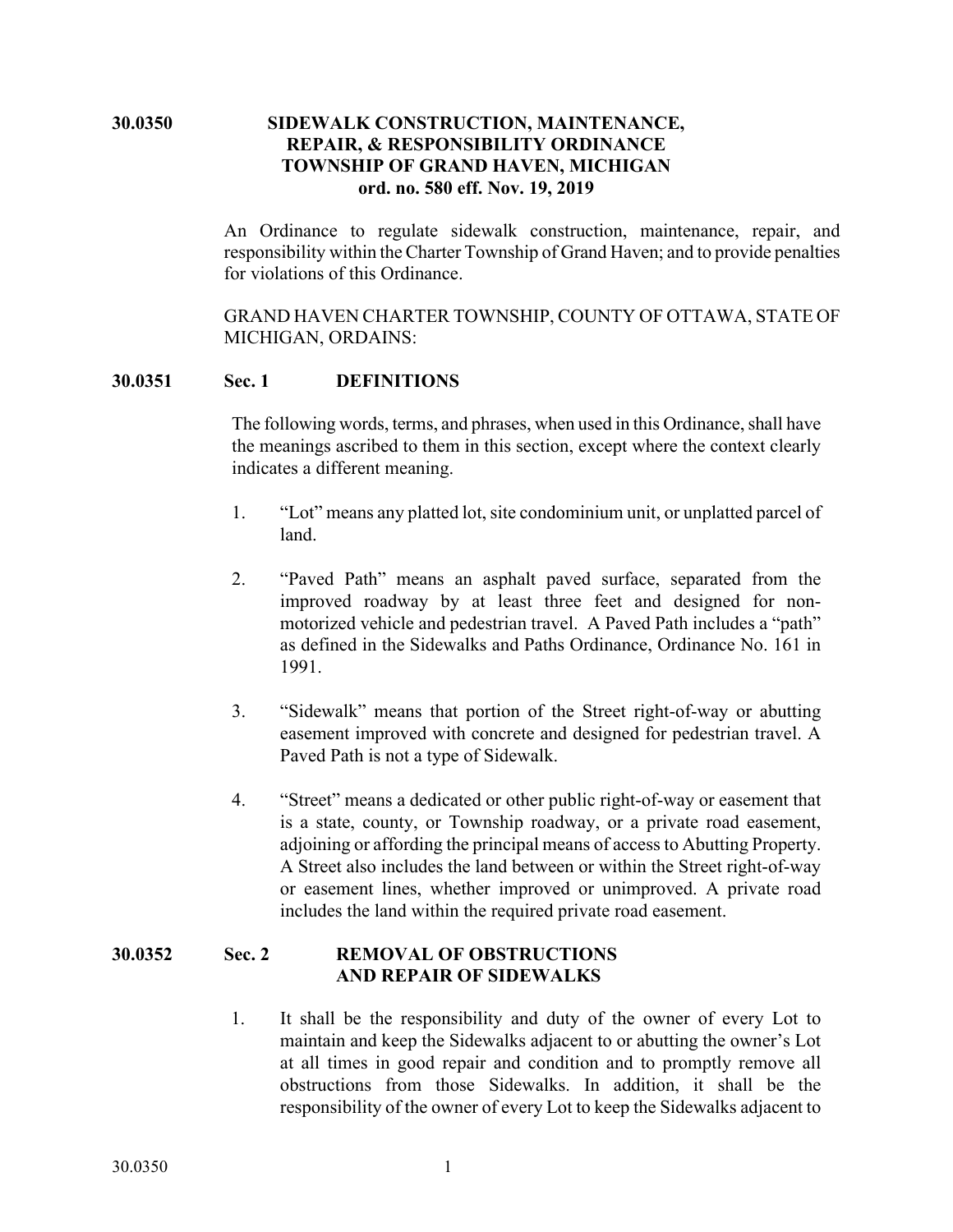or abutting the owner's Lot cleared of snow and ice at all times. Furthermore, property owners, tenants, and other persons having authority and control over the removal of snow and ice from walkways, driveways, and parking areas on property they own or have authority and control over shall not permit the deposit of snow or ice on Sidewalks, walkways, driveways, or parking areas to block or impede the use of Sidewalks by pedestrians in any manner. Snow and ice must be removed within 12 hours of the end of any significant snowfall.

- 2. In addition, the owner of a Lot abutting or adjoining a Sidewalk shall not store or keep any item within the Sidewalk that shall in any way impede, interfere with, or slow down pedestrian use of the Sidewalk, and shall remove, cut, or trim any landscaping plants, trees, bushes, or other foliage that may grow over the Sidewalk or impede pedestrian use of the Sidewalk.
- 3. Sidewalks shall be promptly repaired or replaced by the owner of the Lot abutting or adjoining the Sidewalk when the Sidewalk's condition is detrimental to the safety of the public. Conditions requiring repair or replacement include, but are not limited to, the following:
	- a. A vertical displacement of more than one inch between any two sections of Sidewalk;
	- b. More than two cracks of one-quarter inch in width or more in any two linear feet of the Sidewalk;
	- c. Any section of Sidewalk that is tilted in excess of one inch per foot from inside/outside edge to outside/inside edge;
	- d. Any linear section of Sidewalk, five feet or more, where more than 25 percent of the surface has scaled off to a depth of one-quarter inch or greater; or
	- e. Any condition that arises regarding a Sidewalk that would render it unsafe for use or otherwise unfit for public pedestrian travel.
- 4. Upon receipt of a written notice from the Township, the owner of the Lot involved shall make the Sidewalk repairs or replacement necessary to conform to this Ordinance within 60 days. The Township may extend the 60-day time period if weather conditions or Street repairs prevent the repair or replacement in a timely manner.

# **30.0353 Sec. 3 CONSTRUCTION OR REPAIR BY THE TOWNSHIP**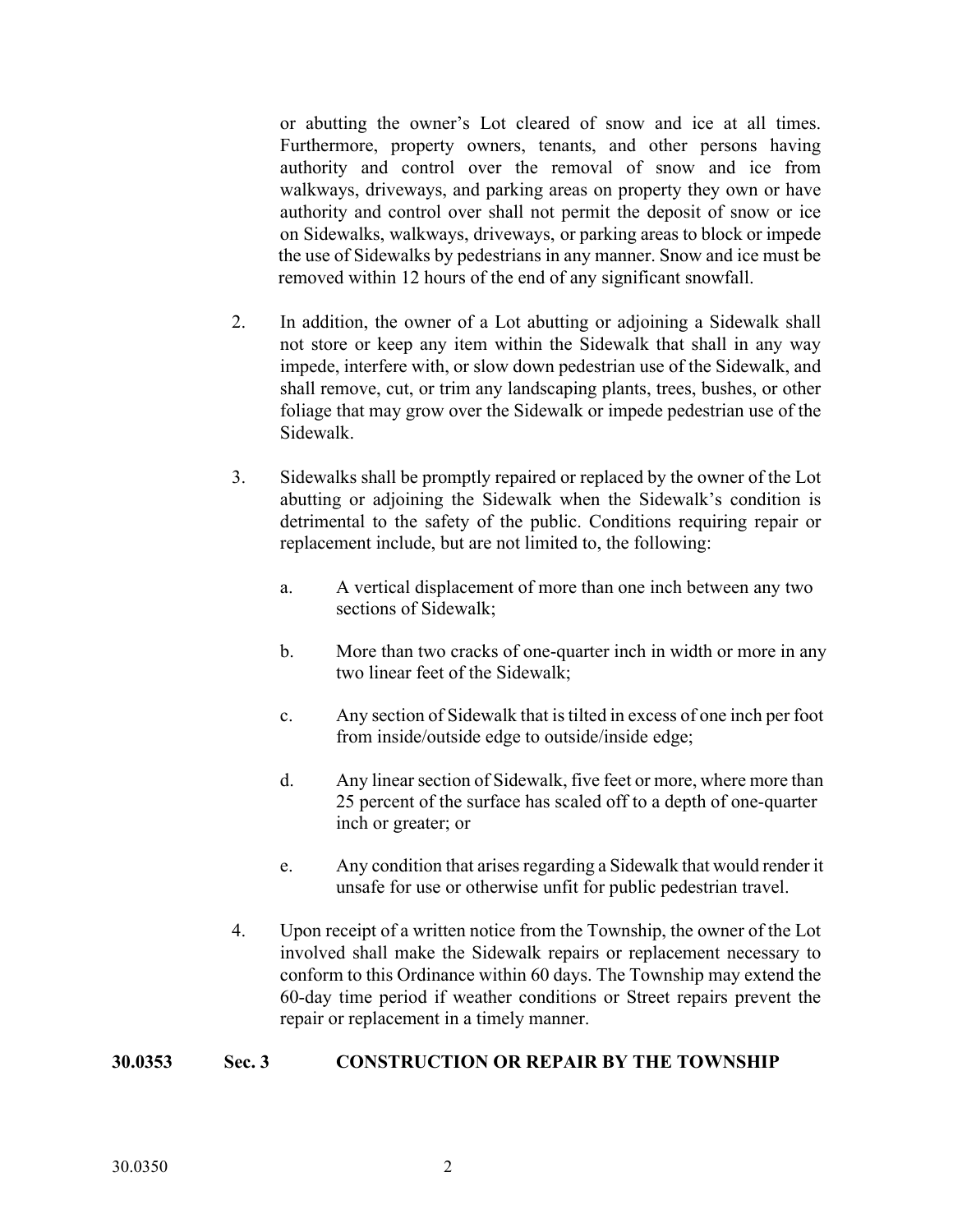- 1. If the property owner, tenant, or other person having authority and control over a Lot adjoining or abutting a Sidewalk failsto comply with Section 2 above, the Township may remove or cause to be removed such snow, ice, or other obstruction, or may repair or replace such Sidewalk as necessary, and shall assess the cost thereof against the abutting or adjoining Lot.
- 2. Whenever the Township shall determine that a Sidewalk is unsafe for use or in need of repair, notice may be given by the Township to the owner of the Lot adjacent to or abutting upon that Sidewalk. Thereafter, it shall be the duty of that owner to place the Sidewalk in a safe condition. The notice shall specify a reasonable time, not less than seven days, within which the work shall be commenced, and shall further provide that the work shall be completed with due diligence. If the owner of the Lot shall refuse or neglect to repair the Sidewalk within the time limit, or in a manner otherwise than in accordance with this Section, the Township shall have the Sidewalk repaired and shall assess the costs to the Lot involved. If the Township determines that the condition of the Sidewalk is such that immediate repair is necessary to protect the public, the Township may dispense with the above notice. The cost of repairs hereunder shall be charged against the Lot which the Sidewalk adjoins or abuts and to the owner of the Lot, and shall be collected as a single Lot assessment or as otherwise allowed by law.
- 3. If the owner of any Lot abutting or adjoining a Sidewalk fails to install or rebuild any particular Sidewalk within the time and in the manner required, the Township is authorized and required, immediately after the expiration of the time limit for the construction or rebuilding by the owner, to construct the Sidewalk and to charge the expense thereof to the Lot and its owner. The amount shall be collected as a single Lot assessment or as otherwise allowed by law.

### **30.0354 Sec. 4 LIABILITY OF THE LOT OWNER**

Any Lot owner who refuses or neglects to comply with the provisions of this Ordinance or any notice to install or repair under this Ordinance, in addition to the penalties provided in this Ordinance, shall be liable for and compelled to pay to the Township all damages to persons or property for which the Township may be liable or sued by reason of injury or damages resulting from the failure or neglect, which sum may be recovered by the Township in proceedings brought for such purpose in any court of competent jurisdiction.

### **30.0355 Sec. 5 RULES AND REGULATIONS**

The Township Board shall have the authority to adopt rules, regulations, and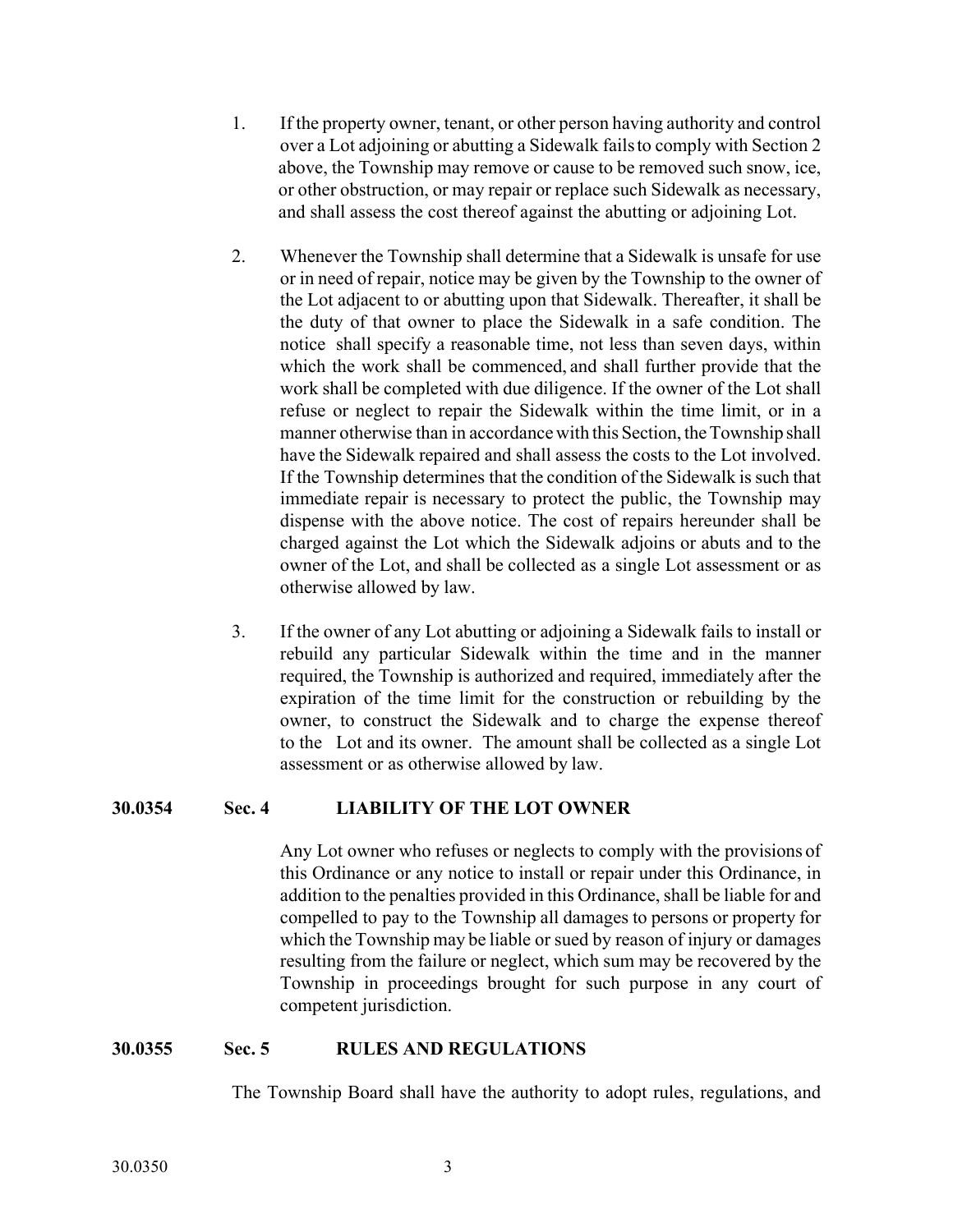additional requirements regarding Sidewalks to further implement the purpose and requirements of this Ordinance. A violation of any such rule, regulation, or requirementis also a violation of this Ordinance.

#### **30.0356 Sec. 6 TOWNSHIP BOARD RIGHT TO REPAIR**

Under Section 18a of the Pavements, Sidewalks, and Elevated Structures Act, Public Act 246 of 1932, as amended (MCL 41.288a), the Township Board may construct, repair, or maintain or may order the construction, repair, or maintenance of Sidewalks for the health, safety, and general welfare of the residents of the Township after notifying the involved property owners of the time and place of a hearing on such order. Following the hearing, the Township Board may either construct, repair, or maintain the Sidewalk and assess the cost thereof over a five-year period against the abutting property owners, or permit the owners within a specified time to have the Sidewalks constructed, repaired, or maintained according to Township specifications at their expense. No such work shall be commenced until approved by either the Ottawa County Road Commission or the Michigan Department of Transportation having jurisdiction over the right-of-way within which the Sidewalk is located, or the appropriate agency waives the requirement of such approval. The Township Board, in its discretion, may also authorize collection of the cost of such construction, repair, or maintenance by civil process, small claim, or such other means that may be proper for the collection of debts by legal process.

### **30.0357 Sec. 7 SEVERABILITY AND CAPTIONS**

This Ordinance and its various parts, sections, subsections, sentences, phrases, and clauses are severable. If any part, section, subsection, sentence, phrase, or clause is adjudged unconstitutional or invalid, the remainder of this Ordinance shall not be affected. The captions included at the beginning of each Section are for convenience only and shall not be considered as part of this Ordinance.

### **30.0358 Sec. 8 ADMINISTRATIVE LIABILITY**

No Township officer, agent, or employee, or member of the Township Board, shall be personally liable for any damage that may accrue to any person as a result of any act, decision, or other consequence or occurrence arising out of the discharge of duties and responsibilities pursuant to this Ordinance.

#### **30.0359 Sec. 9 VIOLATIONS**

In addition to all other remedies as specified in this Ordinance, any person, firm,